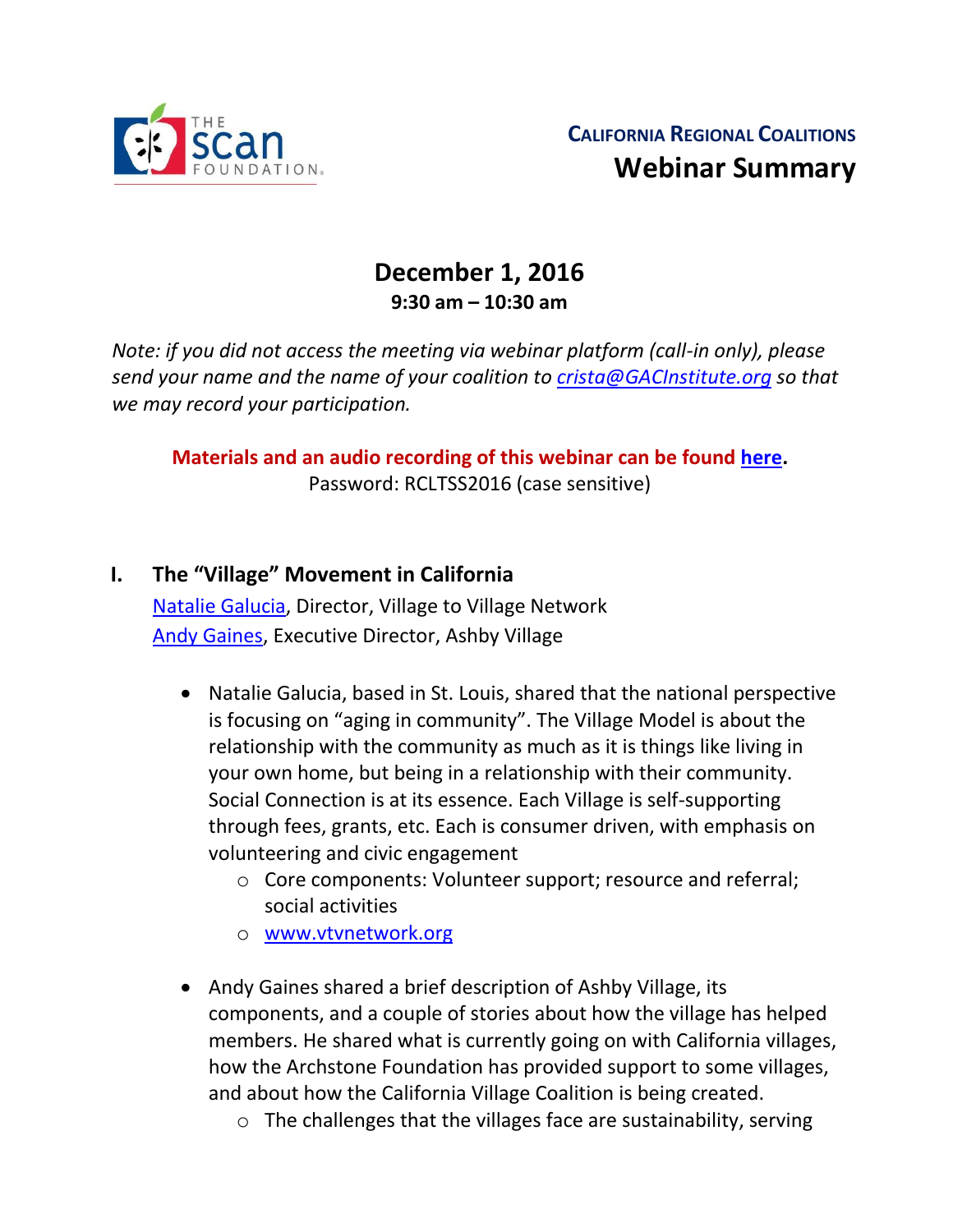more people, and evaluating effectiveness.

- o [See Andy's Slides Here](http://www.ccltss.org/cc-content-wp/uploads/2016/10/Regional-Coalitions-Webinar_December-2016_Meeting-Slides.pdf)
- Question: Is there a minimum number to start and a basic budget?
	- o Response: There are lots of variations. Line up volunteers as well as members to start. Initial budget should cover non-profit insurance and money for staff, if you are using them. Some find donated office space (e.g., at churches). \$60k to \$80k is a base annual budget. National annual membership fee to get started is \$100 for 6 months: this gives access to the national group.
	- o Comment: We have one in Monterey with a fee of about \$160/mo per individual or household.
	- o Comment: Sounds like you need a core of volunteers immediately.
		- Response: Yes, and the volunteers can include family members of the older folks joining the Village.

### **II. Reports/ Updates from Regional Coalitions**

- **Independent Living Workgroup of Kern County** [Eldon Luce](mailto:eldonluce1@gmail.com)
	- o We're excited about our new advisory committee with county reps, commission on aging, transportation agency, our ILC, the regional center, and more
	- o We did an analysis of need last week with nearly 40 people
	- o Do we have the core services needed for an ADRC?

#### **Independent Living Workgroup of Kern County**

#### [Jan Lemucchi](mailto:jan@ilcofkerncounty.org)

- o Working on relationships with local folks including Kern state legislators.
- o Our regional coalition started out of the local independent living center (ILC); we added representatives from aging groups
- $\circ$  Goals and mission are set to be adopted goal is by the end of the year
- o Trying to break down silos of long term services and supports breaking down divisions between aging and disability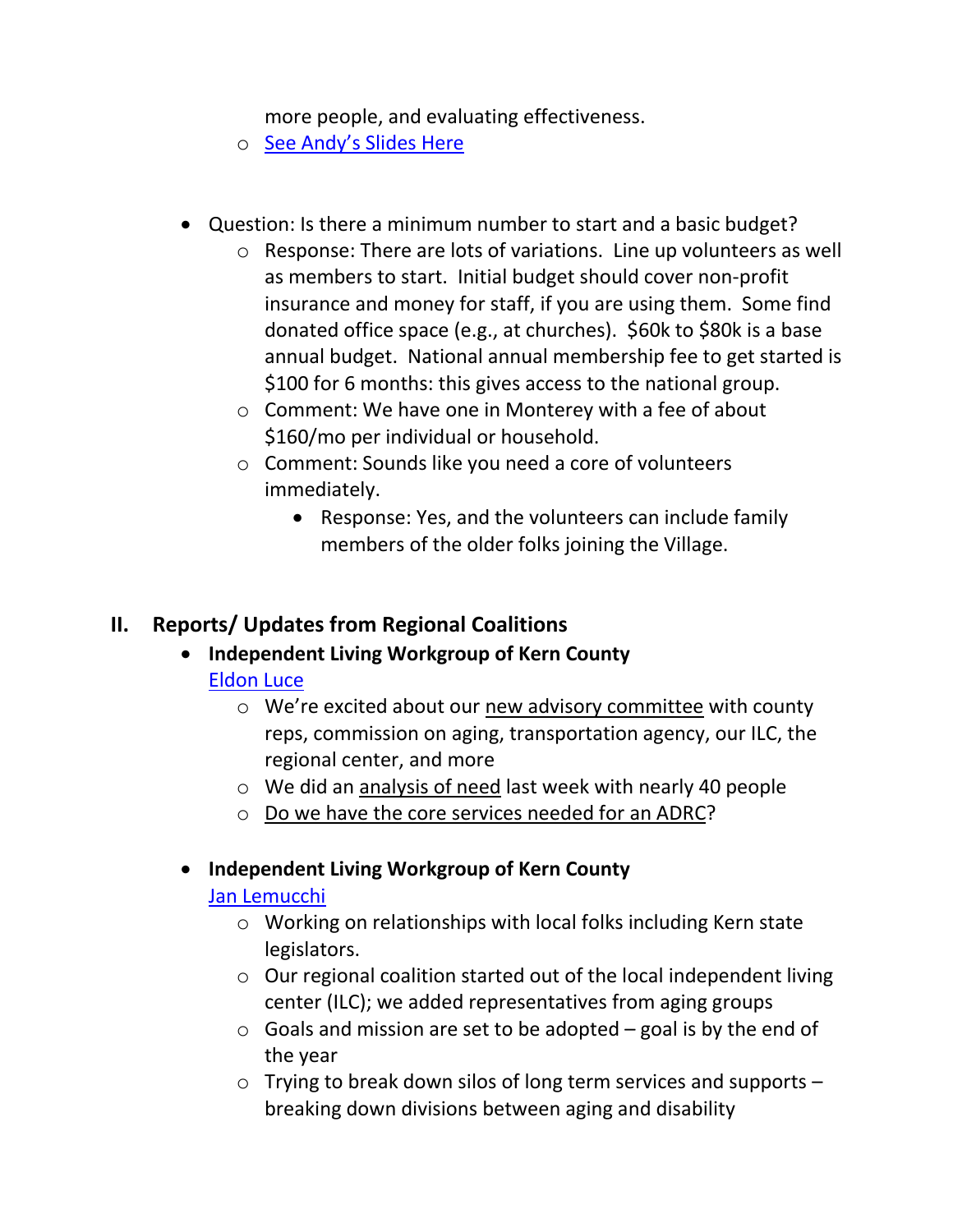**Aging and Disability Coalition of Lake and Mendocino Counties –** *Postponed until January*

## **Participants (43)**

| <b>Coalition</b>                                                 | Representative(s)                                                  |
|------------------------------------------------------------------|--------------------------------------------------------------------|
| Aging and Disability Coalition of Lake and Mendocino<br>Counties | Corrina Avila<br>Kathy Johnson                                     |
| Aging Services Collaborative of Santa Clara County               | N/A                                                                |
| Bay Area Senior Health Policy Coalition                          | Katherine Kelly<br>Vic Gellon                                      |
| <b>Central Coast LTSS Coalition</b>                              | Barbara Finch<br><b>Eduardo Medel</b>                              |
| <b>Central Valley LTSS Coalition</b>                             | <b>Donald Fischer</b>                                              |
| Community Living Implementation Council of Nevada<br>County      | N/A                                                                |
| Contra Costa Advisory Council on Aging                           | <b>Gerald Richards</b><br>Debbie Toth                              |
| Diversability Action Network (Chico)                             | Sarah May<br><b>Forest Harlan</b>                                  |
| Independent Living Workgroup of Kern County                      | Jan Lemucchi                                                       |
| <b>Inland Empire LTSS Coalition</b>                              | Renee Dar-Khan<br>Helen Jung<br>Paul Van Doren<br><b>Terry Lee</b> |
| Los Angeles Aging Advocacy Coalition                             | <b>Brandi Orton</b>                                                |
| Monterey Bay Aging and Disability Resource Coalition             | <b>Patty Talbott</b><br><b>Allison Yant</b>                        |
| San Mateo County New Beginning Coalition                         | Marilyn Baker-Venturini<br>Cristina Ugaitafa<br>Michelle Makino    |